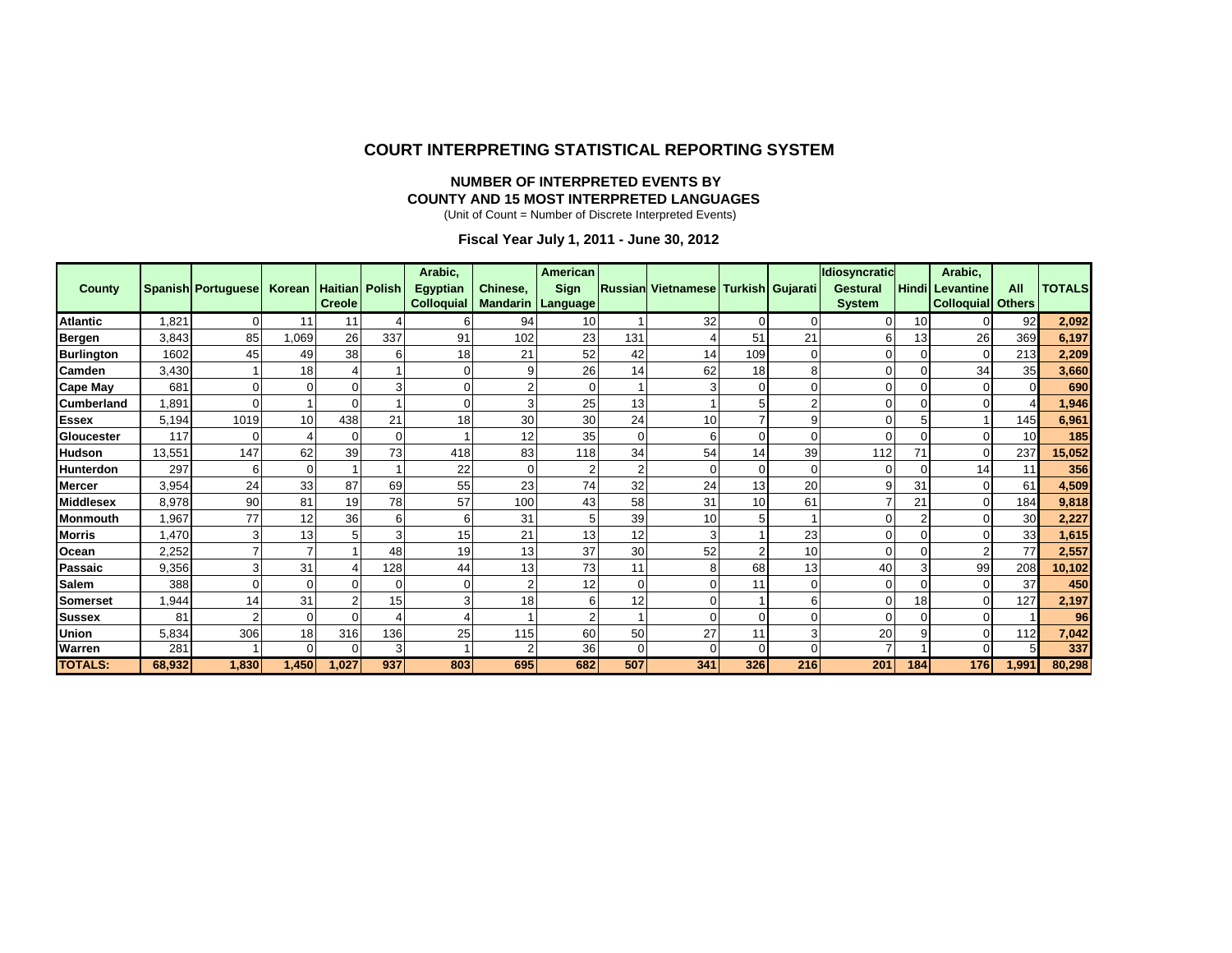#### **COURT INTERPRETING STATISTICAL REPORTING SYSTEM**

## **NUMBER OF INTERPRETED EVENTS BY COUNTY AND PRIMARY CONTEXT**

(Unit of Count = Number of Discrete Interpreted Events)

### **Before Before a Hearing Any Court County Judge or Officer or Support Total Grand Jury in CDR Service Events Proceeding** Hudson 12,024 2,707 321 **15,052** Passaic 6,871 3,033 198 10,102 Middlesex **1,324 2,697 9,818** Union 6,117 651 274 **7,042** Essex 4,966 1,120 875 **6,961** Bergen **6,210** 419 568 6,197 Mercer **1** 3,619 568 322 4,509 Camden 2,986 463 211 **3,660** Ocean 1,435 240 882 **2,557** Monmouth 1,621 201 405 2,227 Burlington 1,294 590 325 2,209 Somerset 1,794 227 176 2,197 Atlantic **1,407 157** 157 528 **2,092** Cumberland 1,549 269 128 **1,946** Morris **1,185 198** 232 1**,615** Cape May **394 690 690** Salem | 380 | 40 | 30 <mark>450</mark> Hunterdon 318 22 16 356 Warren **1** 281 18 38 337 Gloucester **146 13 26 185** Sussex | 90 | 2 | 4 | 9<mark>6</mark> **TOTALS: 59,484 12,269 8,545 80,298**

#### **Fiscal Year July 1, 2011 - June 30, 2012**